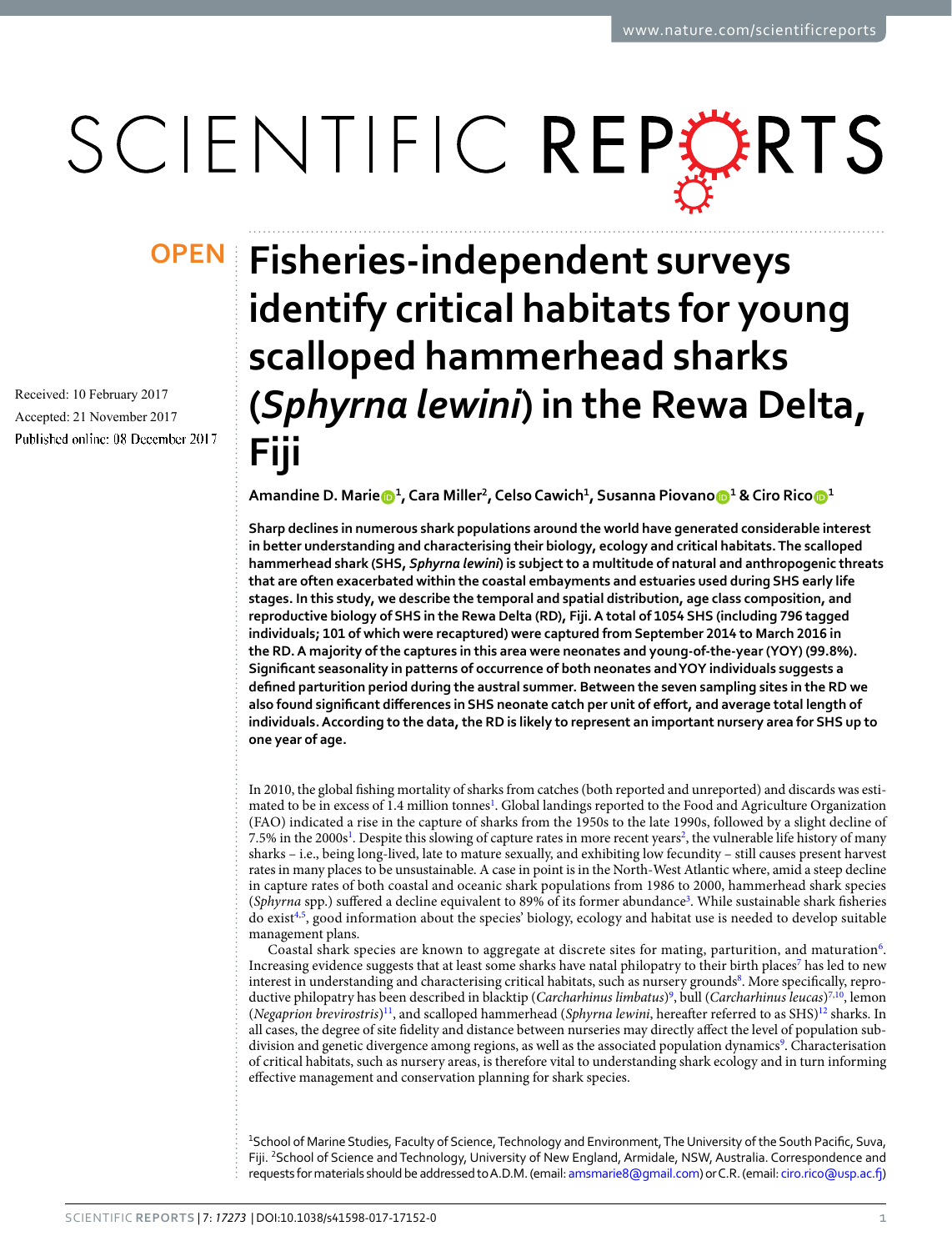

<span id="page-1-0"></span>Figure 1. Geographical location of sampling sites (A–G) in the Rewa Delta, Viti Levu, Fiji. The two maps were created using ArcGis, version 10.2 [\(https://www.arcgis.com/features/index.html](https://www.arcgis.com/features/index.html)).

| <b>All sharks</b> |                            |              |              |              |              |              |             |
|-------------------|----------------------------|--------------|--------------|--------------|--------------|--------------|-------------|
|                   | $\mathbf{A}$               | $\bf{B}$     | $\mathbf C$  | D            | E            | $\mathbf{F}$ | G           |
| A                 | $n = 40$                   |              |              |              |              |              |             |
| $\mathbf{B}$      | 0.585                      | $n = 19$     |              |              |              |              |             |
| $\mathsf{C}$      | 0.016                      | $\mathbf{1}$ | $n = 24$     |              |              |              |             |
| $\mathbf D$       | 0.927                      | 0.014        | < 0.001      | $n = 88$     |              |              |             |
| E                 | $\mathbf{1}$               | 0.116        | < 0.001      | $\mathbf{1}$ | $n = 57$     |              |             |
| ${\rm F}$         | 0.599                      | 0.01         | < 0.001      | $\mathbf{1}$ | $\mathbf{1}$ | $n = 37$     |             |
| G                 | $\mathbf{1}$               | 0.312        | 0.006        | $\,1$        | $\mathbf{1}$ | 0.995        | $n = 33$    |
| <b>Neonates</b>   |                            |              |              |              |              |              |             |
|                   | $\mathbf{A}$               | $\bf{B}$     | $\mathbf C$  | $\mathbf{D}$ | ${\bf E}$    | ${\bf F}$    | G           |
| A                 | $n = 40$                   |              |              |              |              |              |             |
| B                 | $\mathbf{1}$               | $n = 19$     |              |              |              |              |             |
| $\mathsf{C}$      | $\mathbf{1}$               | $\mathbf{1}$ | $n = 24$     |              |              |              |             |
| $\mathbf{D}$      | 0.023                      | 0.298        | < 0.001      | $n = 88$     |              |              |             |
| $\mathbf E$       | $\mathbf{1}$               | $\mathbf{1}$ | 0.022        | $\mathbf{1}$ | $n = 57$     |              |             |
| $\rm F$           | $\mathbf{1}$               | $\mathbf{1}$ | $\mathbf{1}$ | 0.032        | $\mathbf{1}$ | $n = 37$     |             |
| G                 | $\mathbf{1}$               | $\mathbf{1}$ | $\mathbf{1}$ | 0.079        | $\mathbf{1}$ | $\mathbf{1}$ | $n = 33$    |
|                   | Total length of all sharks |              |              |              |              |              |             |
|                   | $\mathbf{A}$               | B            | $\mathbf C$  | $\mathbf{D}$ | ${\bf E}$    | ${\bf F}$    | $\mathbf G$ |
| A                 | $n = 40$                   |              |              |              |              |              |             |
| B                 | $\mathbf{1}$               | $n = 19$     |              |              |              |              |             |
| $\mathsf{C}$      | $\mathbf{1}$               | $\mathbf{1}$ | $n = 24$     |              |              |              |             |
| $\mathbf D$       | $\mathbf{1}$               | $\mathbf{1}$ | $\mathbf{1}$ | $n = 88$     |              |              |             |
| E                 | 0.104                      | $\mathbf{1}$ | $\mathbf{1}$ | $\mathbf{1}$ | $n = 57$     |              |             |
| $\rm F$           | < 0.001                    | 0.042        | 0.099        | < 0.001      | < 0.001      | $n = 37$     |             |
| $\mathsf G$       | < 0.001                    | 0.07         | 0.135        | < 0.001      | < 0.001      | $\mathbf{1}$ | $n = 33$    |

**Table 1.** Pairwise comparisons of CPUE for all sharks, neonates only and the total length of all sharks between sites. Letters A to G refer to the sampling sites (see Figure [1](#page-1-0)). Numbers below the diagonal are the *P* -values for the test of signifcant diference in CPUE between two sites, with signifcant diferences shown in bold. Numbers on the diagonal (in italic) indicate the number of net sets for the given site.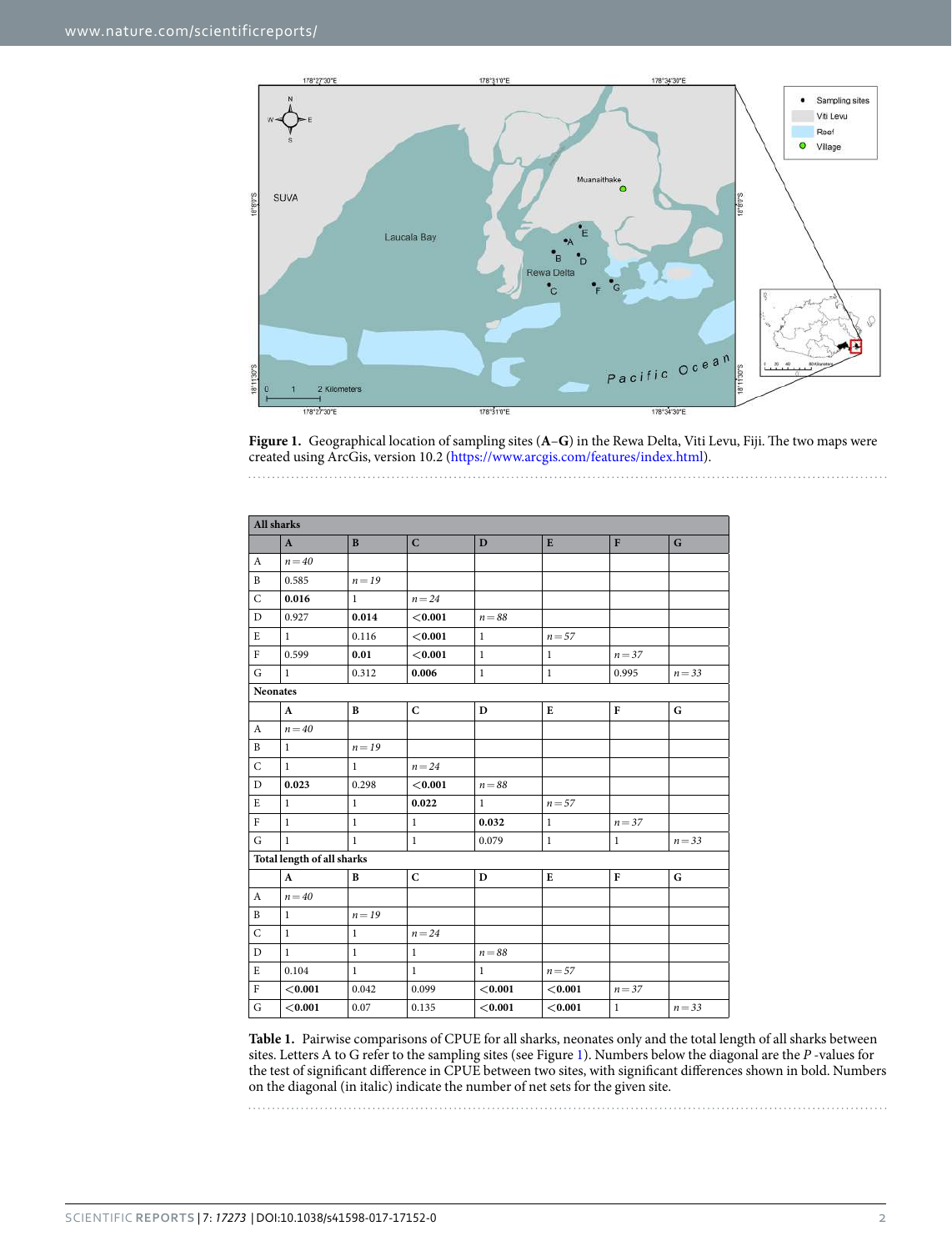

<span id="page-2-0"></span>**Figure 2.** Abundance of scalloped hammerhead sharks, measured through CPUE, on the seven sites in the Rewa Delta (Map data © OpenStreetMap contributors). The size of the circle is indicative of the mean CPUE (i.e. the larger the circle, the higher the CPUE, and the contrary). Image produced using the Leafet package (version 1.0.1, http://rstudio.github.io/leaflet/) within R statistical software (version  $3.3.1$ )<sup>80</sup>. The R package OpenStreetMap is licensed under a GNU General Public License (GPL-2) ([https://cran.r-project.org/web/](https://cran.r-project.org/web/packages/OpenStreetMap/index.html) [packages/OpenStreetMap/index.html](https://cran.r-project.org/web/packages/OpenStreetMap/index.html)) and was used to extract map tiles from OpenStreetMap which is licensed on terms of the Open Database License, "ODbL" 1.0. (<http://wiki.osmfoundation.org/wiki/Licence>).



<span id="page-2-1"></span>**Figure 3.** Standardized SHS CPUE for gillnet sampling from September 2014 to March 2016 in the Rewa Delta. The horizontal line in the middle of the box represents the median.

The SHS is an apex predator species that has a circumglobal distribution in tropical and warm temperate latitudes over both continental and insular shelves, and adjacent deep oceanic waters<sup>13</sup>. Juveniles and adults occupy diferent habitats. Juveniles are demersal, gregarious and primarily found in coastal areas, estuaries and embayments. Adults are primarily pelagic, semi-oceanic, and solitary, although they sometimes show aggregation behaviour<sup>[13](#page-9-2)</sup>. Viviparous mature females produce 13-31 neonates of 42-55 cm total length per litter after a gesta-tion period of 9–10 months<sup>[14](#page-9-3)</sup>. This species has also been documented to show natal philopatry<sup>12</sup>.

The SHS was declared an endangered species by the International Union for Conservation of Nature (IUCN) Red List in 2007[15](#page-9-4) and is currently listed on Appendix II of the Convention on International Trade in Endangered Species of Wild Fauna and Flora (CITES)<sup>16</sup>. Several SHS populations have been heavily exploited worldwide by both inshore and ofshore fsherie[s14.](#page-9-3) In Fiji waters, hammerhead sharks are captured by the pelagic longline fsh-ery targeting tunas, and are often discarded after finning<sup>17[,18](#page-9-7)</sup>. In coastal waters, SHS have been reported to use up to seven estuarine areas on Fiji's two largest islands, Viti Levu and Vanua Levu<sup>19,20</sup>. A local ecological knowledge survey conducted by Rasalato *et al*. [19](#page-9-8) documented the regular occurrence of hammerhead sharks in the Rewa Delta (RD). Furthermore, a preliminary survey conducted between February and May 2012 reported the capture of 82 juveniles in the area, suggesting that the RD could serve as an important nursery area for SH[S20.](#page-9-9)

Tis study focused on developing a more detailed understanding of the reproductive biology and critical habitat of the SHS in the RD, Fiji. More specifcally, this multi-year study from September 2014 to March 2016 provides an important summary of the following aspects of the SHS population in RD: spatial and temporal patterns in catch per unit efort (CPUE), temporal trends in parturition period, and key morphometric parameters including total length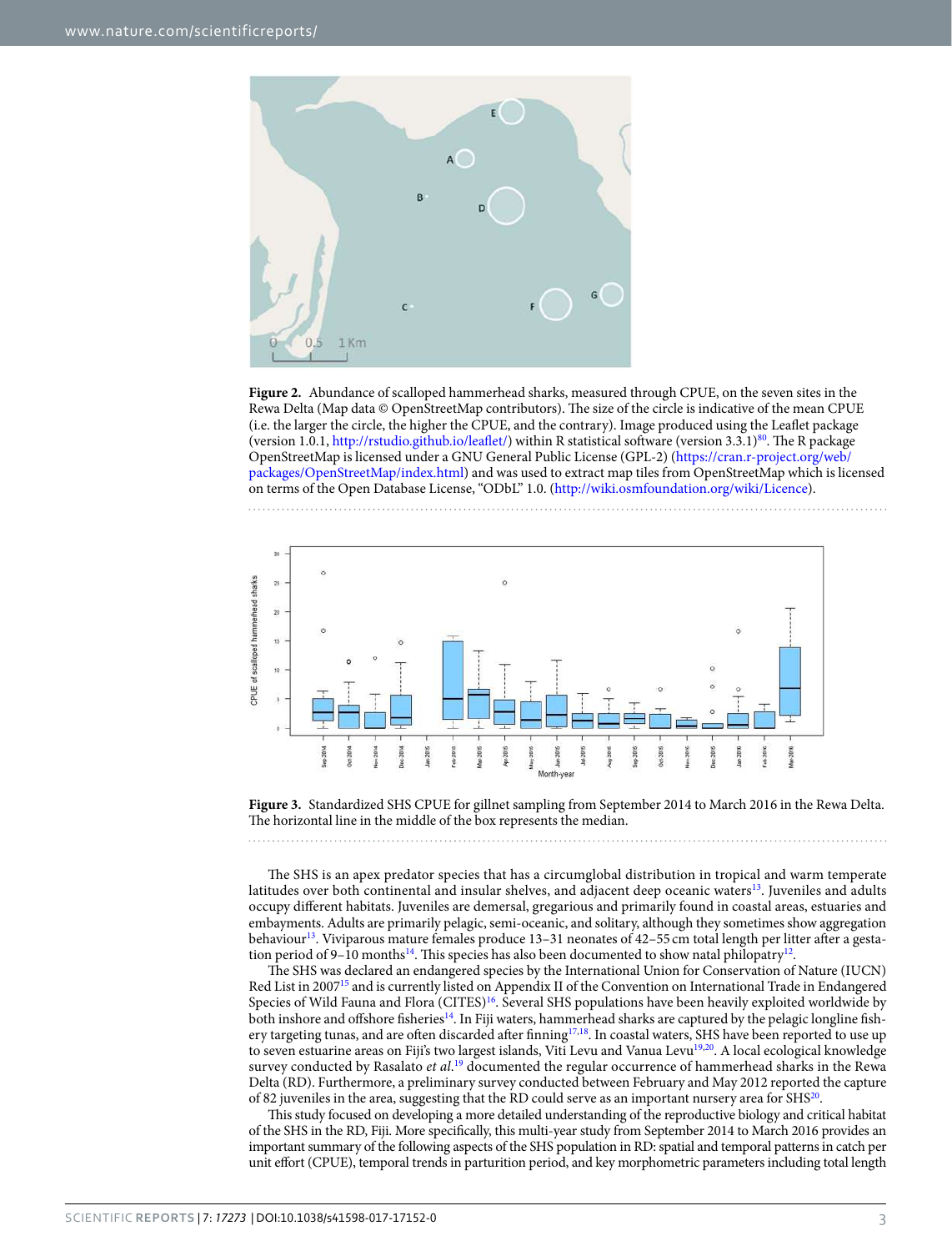

<span id="page-3-0"></span>

<span id="page-3-1"></span>

|          | Open     | Semi-healed | Healed   |
|----------|----------|-------------|----------|
| Sep-2014 | $-2.040$ | $-4.333$    | 5.037    |
| Oct-2014 | 8.717    | 0.832       | $-4.840$ |
| Nov-2014 | 0.956    | 2.788       | $-3.075$ |
| Dec-2014 | 4.684    | 5.745       | $-7.599$ |
| Jan-2015 |          |             |          |
| Feb-2015 | $-1.900$ | 4.445       | $-3.309$ |
| Mar-2015 | $-1.800$ | $-3.735$    | 4.362    |
| Apr-2015 | $-2.140$ | 0.419       | 0.598    |
| May-2015 | $-1.030$ | $-1.342$    | 1.745    |
| Jun-2015 | $-1.760$ | $-4.220$    | 4.798    |
| Jul-2015 | $-1.360$ | $-3.431$    | 3.868    |
| Aug-2015 | $-1.450$ | 0.425       | 0.273    |
| Sep-2015 | $-0.990$ | $-2.501$    | 2.819    |
| Oct-2015 | $-0.700$ | $-1.010$    | 1.276    |
| Nov-2015 | $-0.310$ | 0.886       | $-0.692$ |
| Dec-2015 | $-1.130$ | 5.577       | $-4.736$ |
| Jan-2016 | 9.054    | 3.598       | $-7.607$ |
| Feb-2016 | $-0.490$ | 1.932       | $-1.595$ |
| Mar-2016 | $-0.550$ | $-1.749$    | 1.905    |

**Table 2.** Comparison of the proportion of sharks by diferent umbilical scar categories per month. A chi-square test indicated that there were significant associations between these two variables (*P* < 0.001). Standardized chi-square Pearson residuals were then used to detect signifcant scar-month combinations using the following criteria: (i) values less than −2 suggest that the number of observed sharks was lower than expected (bold), (ii) values greater than +2 suggest that the number of observed sharks was higher than expected (italic).

and population growth rates. To conclude, in light of the new insights of SHS ecology in the RD revealed by this study, we discuss salient conservation and management implications for SHS within the study area and proximal waters.

#### **Results**

A total of 311 gillnet deployments were conducted between September 2014 and March 2016 in the RD, totalling 667.1 standardised hours. A standardised hour was defned as a period of one hour fshing with a 100m long, 3m high gill net of 10cm mesh size. A total of 1054 SHS (including 101 recaptures) were caught during this time (Fig. [1\)](#page-1-0). Of the 953 captured individuals, 796 were tagged and released. Of the 101 recaptured individuals, 89 were captured only once while the remaining 12 were captured up to four times. Furthermore, 93 out of 953 (9.8%) SHS captured during the survey died as a consequence of netting. Of these, 20 were tagged individuals that we recaptured later.

**Population structure dominated by neonates and juveniles.** Only neonates and juveniles (YOY and 1+ year) were caught in the RD throughout the study period. The characterisation of the neonates and juveniles was based on their total length (TL) as well as on the status of their umbilical scars<sup>[12](#page-9-1)</sup> (Supplementary Table S1). Significant differences in standardised CPUE for all SHS ( $P < 0.016$ ), as well as for neonates only ( $P < 0.032$ ), were observed between the study sites (Table 1; Fig. [2\)](#page-2-0). CPUE for all SHS was signifcantly diferent between site C and all other sites except site B, and also between site B and sites D & F (Table 1). In addition, there were different patterns in the spatial distribution of sharks according to their TL (Table 1). Signifcant diferences were found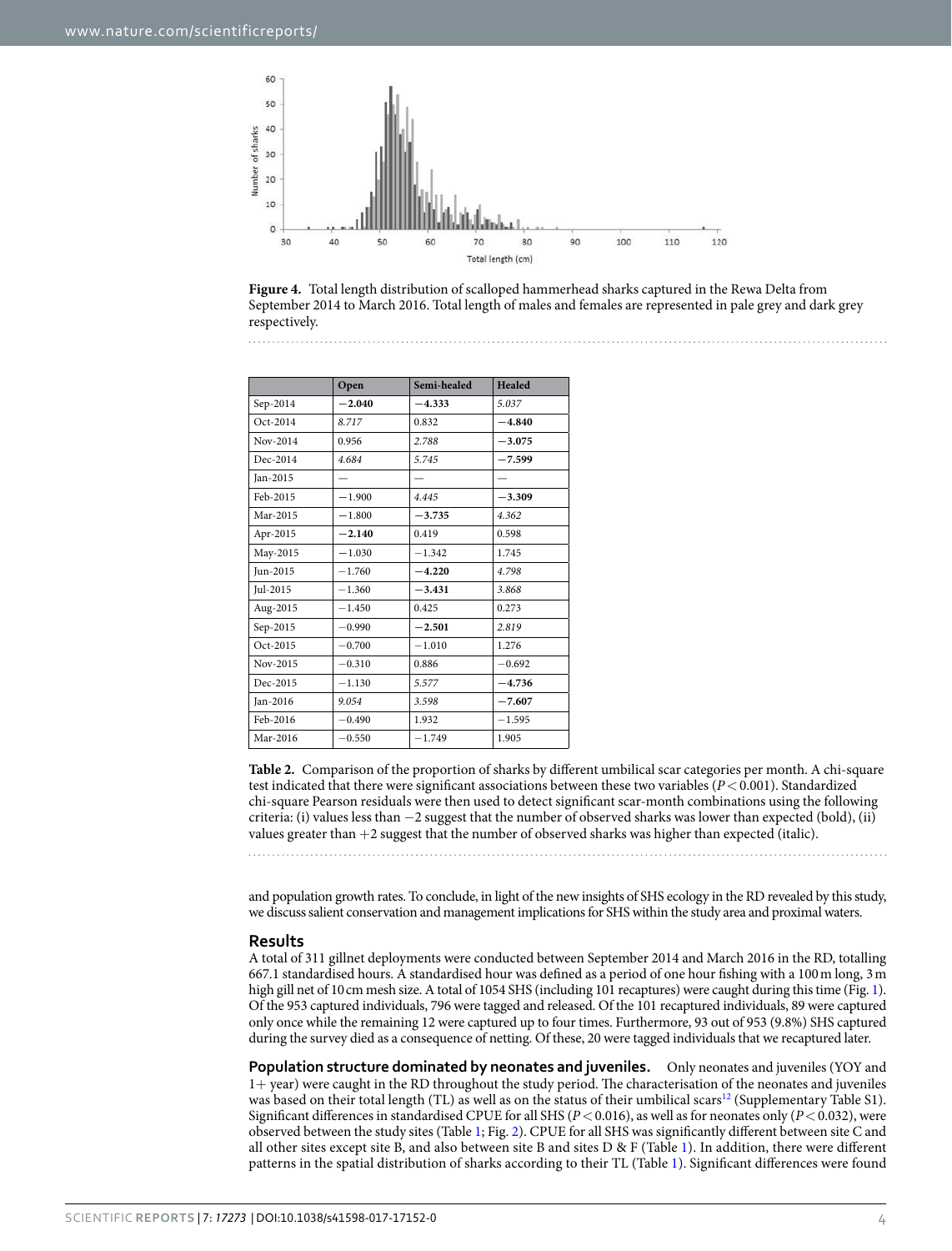

<span id="page-4-0"></span>**Figure 5.** Monthly composition of sampled scalloped hammerhead sharks based on umbilical scars, from September 2014 to March 2016.



<span id="page-4-1"></span>**Figure 6.** Total length of scalloped hammerhead sharks by umbilical scar category. TL were found to be significantly different in all cases except between individuals with open and semi-healed scars. The horizontal line in the middle of the box represents the median.

between the following pairwise comparisons: A&F-G, D&F-G and E&F-G, suggesting the segregation of individuals according to size (Table 1). Sites A, D and E appeared to be used by smaller SHS (Supplementary Table S1).

**Population structure over time.** A regular presence of SHS was observed in the RD throughout the 19 months of sampling undertaken for this study (Fig. [3](#page-2-1)). From September 2014 to March 2016, SHS were caught regularly, although there was some temporal variation in terms of number of sharks caught per month. CPUE per gillnet survey ranged from 0 to 15 SHS/hour  $(1.81 \pm 2.6)$ , with the highest mean CPUE in February 2015 and March 2016, and the lowest in November and December 2015 (Fig. [3](#page-2-1)). In addition, there is some support for neonate and YOY site fdelity to the RD and its surroundings, as 101 of the 796 tagged sharks (12.7%) were recaptured during the feld surveys, and four of them were recaptured more than once for a period ranging between one and 174 days.

**Reproductive biology.** The presence of both neonate and YOY SHS was observed in the RD throughout the year. From specimen length distribution, the presence of at least three age classes (i.e. neonates, YOY and 1+ year) was inferred (Fig. [4\)](#page-3-0). Based on the average TL of individuals caught in each sampling site, we found signifcant differences in the number of sharks of each age class utilising the area throughout the year (Table 1). The results showed that 4.6% and 23.5% of the observed SHS had opened and semi-healed umbilical scars at time of capture, respectively. Chi-square testing of the association between month and umbilical scar status was highly signifcant  $(\chi^2, df = 34, P < 0.001)$  (Table [2](#page-3-1)). Results also showed higher than expected prevalence of open and semi-healed scars from October 2014 to February 2015, and then again from December 2015 to January 2016, suggesting that these may be key birth times for SHS in the RD (Fig. [5](#page-4-0)). TL of individuals were found to be signifcantly diferent between the four umbilical scar status categories, except between individuals with open and semi-healed scars (*P*=0.057) (Fig. [6](#page-4-1)). Te higher than expected number of SHS with healed umbilical scars between these periods (i.e., March 2015 – September 2015, Fig. [5\)](#page-4-0) supports the proposed seasonality of parturition described above.

YOY composed the majority of the SHS sampled during the study period (71.9%). YOY were observed in all months and were the only age class captured in July and September 2015 (Fig. [5\)](#page-4-0). Overall, TL ranged from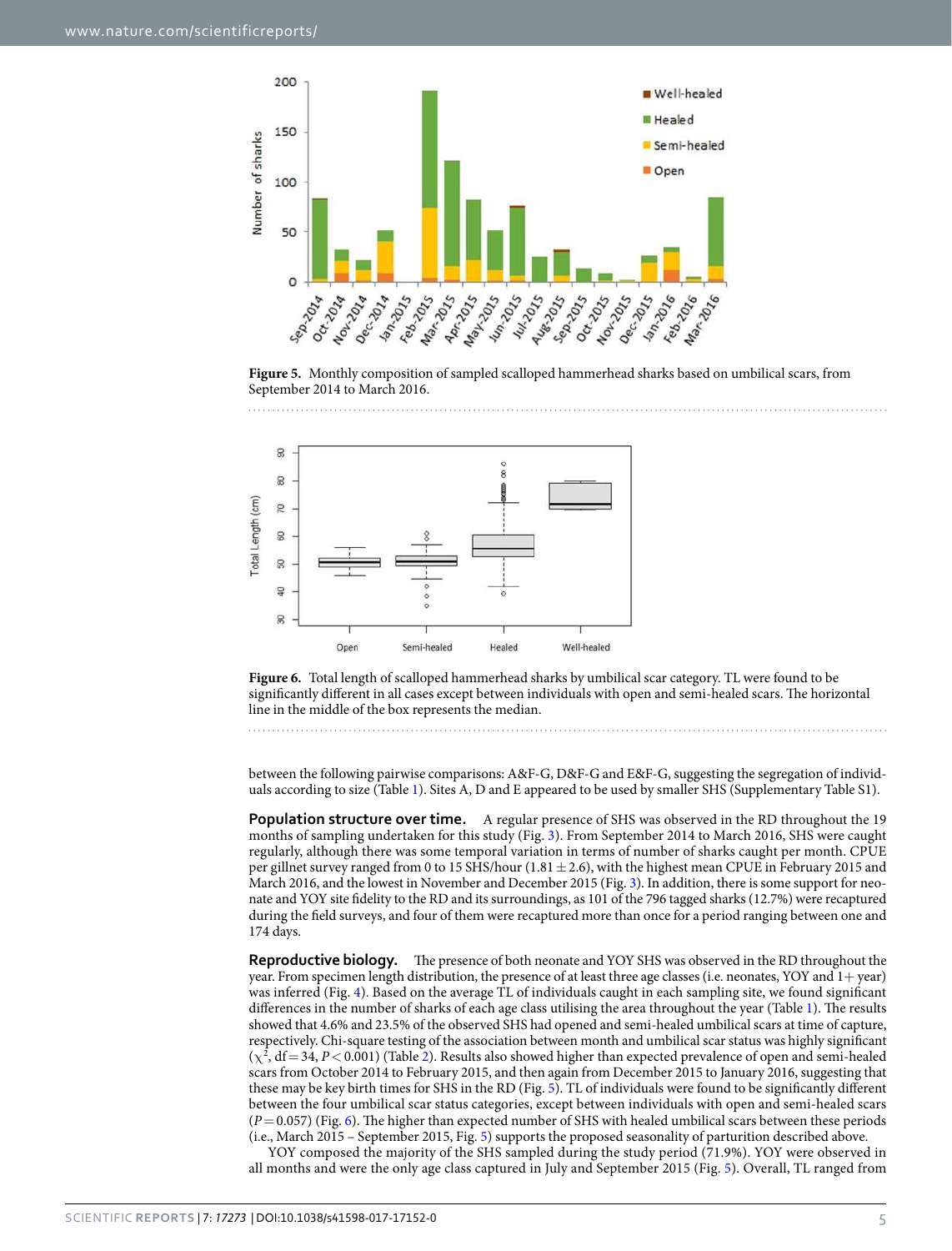a minimum of 46.0 cm to a maximum of 116.5 cm (Fig. [4](#page-3-0); Supplementary Table S1). Values from published literature<sup>21</sup> suggest that the longest observed male in this study (TL=86 cm) was at least one year old and longest female ( $TL = 116.5$  cm) was between two and three years old. A summary table of minimum, maximum, and median TL for sexes, scar status and sites reveals patterns in these parameters (Supplementary Table S1).

Using the TL data of each individual marked and recaptured at least once, we were able to estimate the growth rate over the period between first capture and subsequent recaptures. Thus, males ( $n=26$ ) and females ( $n=11$ ) recaptured between one and five months after being tagged grew a monthly average TL of 2.21 cm $\pm$  1.45 cm and 2.90 cm  $\pm$  2.85 cm, respectively. The remaining 64 individuals recaptured were caught for the second time within a week and no diferences in size were observed.

#### **Discussion**

Tis study demonstrated year-round use of the RD by SHS – primarily by neonates and YOY (99.8%). However, we noted both spatial and temporal fuctuations in abundance throughout 19 months of monitoring. More specifically, within the RD we found significant differences in CPUE between the seven sampling sites. These differences are likely linked to the environmental properties of these habitats (see below for further discussion). Tis study also revealed a clear signal of parturition in the warm and wet months of the austral summer. Such evidence is critical for developing and strengthening shark conservation and management measures within the RD.

Neonates and YOY of coastal shark species are expected to use more sheltered areas to reduce their vulnera-bility to predation and compensate for their limited foraging skills<sup>[12](#page-9-1),[22](#page-9-11)</sup>. The data strongly supported this characterisation of habitat use in respect to age status, with almost 99% of the 1046 SHS individuals being categorised as either YOY or neonates (as length-at-age estimates from Branstetter<sup>21</sup> and Duncan and Holland<sup>12</sup>). Based on the state of their umbilical scar, as well as their TL, which ranged from 46 cm to 56 cm (average of 50.7 cm  $\pm$  2.4 cm), we estimate that these individuals were probably two weeks old<sup>[12](#page-9-1)</sup>. A similar range of TL at this age was reported in eastern Australia<sup>23</sup> (46.5 cm to 56.3 cm) and in the north-western Gulf of Mexico<sup>21</sup> (46 cm to 60 cm). Using mark-recapture, the monthly growth rate of recaptured individuals in the RD measuring between 48.0 cm and 69.5 cm at the first capture was estimated to be 2.2 cm  $\pm$  1.5 cm for males (N = 26) and 2.9 cm  $\pm$  2.8 cm for females  $(N=11)$ . This growth rate is slower than the one reported by Duncan and Holland<sup>[12](#page-9-1)</sup> (mean growth rate of 9.6 cm for the frst year) and also slower than found in captive SHS (11 cm growth rate for SHS from birth to approximately 100 days old), which may be due to the amount and frequency with which sharks were fed $24$ . Although the growth estimates are lower than both published reports, the implications of such a diference can only be explored hypothetically, given the small sample size that was used in this case. Nevertheless, a few potential reasons can be formulated in order to explain these results. Firstly, this slow growth rate provides some evidence that the RD does not contain adequate prey volume to support its SHS aggregation. Tis, in turn, could be explained by the environmental stress caused by the proximity of the RD to Suva City, the major urban centre in the Western South Pacifc, outside of Australia and New Zealand. Laucala Bay, which is only 10 km away from the RD, receives high levels of pollution through storm water drains located along the city wall, oil, various chemicals from agricultural runoffs, and sewage effluents from the adjacent Nabukalou Creek<sup>25</sup>. The Suva Port and the Walu Bay Industrial area further contribute to the environmental stress experienced by the biota of Laucala Bay. Lead and other heavy metals that adversely afect the health of coral assemblages are well documented pollutants in the area<sup>[26](#page-9-15),[27](#page-9-16)</sup>. Furthermore, a few months after the beginning of this study (6<sup>th</sup> December 2014), a major sewage spill occurred in Suva Harbour, discharging about 200 ls<sup>-1</sup> of untreated waste water into Laucala Bay. This discharge continued unabated for 18 days, until temporary control measures were implemented leading to a Government Environmental Emergency Declaration prohibiting swimming and fshing in the afected waters. Interestingly, an ongoing analysis of the gut microfora of SHS found that two of the individuals captured in this study on the 12 December 2014 had distinctive profles dominated by known pathogens; namely *Aeromonas salmonicida* was overrepresented in the microfora of one individual (68.8%) while *Klebsiella pneumonia* was also overrepresented in another one (19.9%). Sharks captured before the spillage had no presence of pathogenic bacteria in their stomachs (Rico C, personal observation). Fishing pressure in the area may also play a role in habitat quality. During the study period, we regularly observed local fshermen setting gillnets overnight and recovering them the next morning. So, if habitat degradation is prevalent in the area, the question arises as why SHS juveniles occur in such quantities in the RD. The apparently most pertinent reason to explain this would be predator avoidance as previously suggested by Duncan and Holland<sup>12</sup> in Kaneohe Bay.

In general, Yates *et al*. [28](#page-9-17) found that the abundance of SHS in coastal waters was primarily driven by water temperature, salinity and turbidity, with preference for high water temperature, moderate salinity and high turbidity. The environmental profile of the RD mirrors these preferences<sup>29</sup>. However, this study suggested that within the broader RD area there are micro-habitats and spatial preferences of SHS. Neonates and YOY were more likely to be found in sites where waters are shallower (average of 5m depth), have higher turbidity, warmer temperature, and lower salinity (i.e., sites A, D and E). When considering all sharks, these aforementioned sites as well as F and G show significantly higher CPUE than sites B and C (Fig. [2](#page-2-0)). The different use of the habitat that emerge from the results may be explained by the presence of a main current between the river mouth and the open ocean at sites B and C, which receives most of the river out fow and energy from incoming ocean waves. Tis oceanographic process would act to reduce salinity, reduce turbidity, and increase water movement patterns. All of the sites with higher CPUE sit to the easterly side of this current system within the study area. In addition, few studies already suggested that neonates and YOY may stay in shallow waters to avoid predator[s6](#page-8-5),[30](#page-9-19). For instance, based on personal observations, Springer<sup>31</sup> suggested that neonates and YOY remain in shallow waters to avoid adult feeding grounds.

Tis study documents the year-round presence of SHS in the RD across the entirety of the study period (Fig. [3](#page-2-1)). Tis result is consistent to previous research studies in which neonate, YOY, and juvenile SHS can be found throughout the year<sup>[24](#page-9-13)[,28](#page-9-17)[,32](#page-9-21),33</sup>. However, in the RD, we noted a significant seasonality to SHS presence (Fig. [3\)](#page-2-1).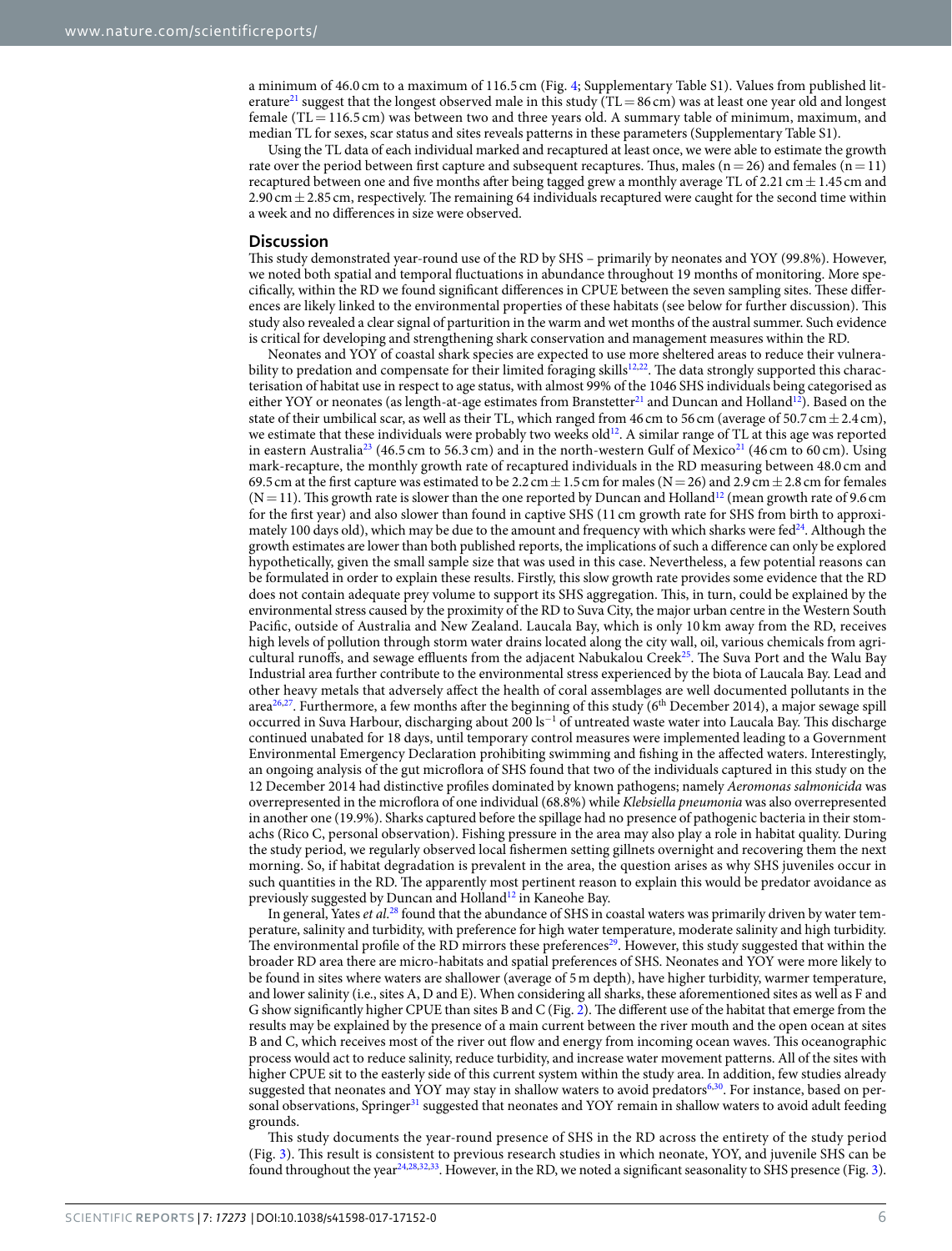Further examination of these temporal trends suggests that the parturition period in the RD and/or in its surrounding waters occurs during the wet austral summer season between October and March, with a possible peak between December and February (Table [2\)](#page-3-1). A previous study in Hawaii estimated that the SHS parturition period occurs during the dry boreal spring and summer between May and September<sup>12</sup>, while in Indonesian waters White *et al.*<sup>[34](#page-9-23)</sup> noted parturition at the beginning of the wet season (between October and November). There are several possible reasons for these diferences. Gravid female sharks can regulate the length of their gestation period depending on both their body condition and resource availability<sup>35-[37](#page-9-25)</sup>. In general, the mother's phenotype directly impacts the phenotype of her youn[g38,](#page-9-26)[39,](#page-9-27) generating a positive correlation between maternal and ofspring  $size^{40,41}$  $size^{40,41}$  $size^{40,41}$  and/or the size of the brood<sup>42[,43](#page-9-31)</sup>. This may be especially important for SHS because their newborns are usually in a poor nutritional state<sup>[12](#page-9-1),[44](#page-9-32)</sup>. More specifically, the surrounding environment (particularly prey availability) as well as condition of the mother likely impacts parturition period length. These factors, as well as the biology of sharks themselves, which allows for fertilisation plasticity<sup>45</sup> (due to sperm storage), also may allow the timing of parturition to vary between locations. However, critical drivers of parturition period and length are speculative. Considering the multitude of factors that may drive the parturition period and the peak of neonates and YOY in the RD, additional investigations on SHS use of Fiji coastal habitats, and on the role of biotic and environmental factors, are essential to develop a more comprehensive understanding of the biology and ecology of the local SHS population.

On a broader scale, there were two specifc events that occurred during the study period which are noteworthy for their potential impact on SHS movement and activity in the RD. Firstly, a Category 5 tropical cyclone passed through the Fiji Islands on 20<sup>th</sup>–21<sup>st</sup> February, 2016. Sharks of some species have been reported to leave the nurs-ery area during the approach of a tropical storm<sup>46[,47](#page-9-35)</sup> and so it is plausible that the SHS aggregation of RD may have responded to this severe climatic event in some manner. We recorded lower CPUE in February and March of 2016 as opposed to the previous year (Fig. [5\)](#page-4-0). Secondly, the previously mentioned sewage spillage occurred on 6th December 2014 and resulted in a discharge of about 200 L/s of untreated waste water being released into Laucala Bay (part of the RD) for 18 days until temporary control measures were implemented. The Government Environmental Emergency Declaration prohibited swimming and fshing in the afected waters, including the RD, until 3rd February 2015. We cannot ascertain whether the highest CPUE recorded in this study immediately after the lift of the fishing ban was due to the peak of the parturition season and/or to the decrease in fishing pressure during the period directly prior to our February 2015 sampling trips.

Tirteen percent of SHS were recaptured throughout the period of the study. Compared to fsh studies, this rate is quite high. Indeed, for instance, in their summary of tag and recapture data for 33 species of sharks from the National Marine Fisheries Service (NMFS) Cooperative Shark Tagging Program from 1962 to 1993, Kohler *et al*. [48](#page-9-36) showed that the average recapture rate was 3.9%, with a range from 0% for the basking (*Cetorhinus maximus*), fnetooth (*Carcharhinus isodon*), smalltail (*Carcharhinus porosus*) and Atlantic angel sharks (*Squatina dumeril*) to 10.9% for the nurse shark (*Ginglymostoma cirratum*). Tus, the high rate of recaptures could be explained by the population dynamics in the RD. Review of the trends in the proportions of SHS exhibiting the various umbilical scars provides support for movement of individuals in and out of the RD, with an apparent great proportion of individuals remaining in the RD. Mortality from fsheries activities is also worth consideration in relation to low recapture rates. During the sampling activities, we regularly saw local fshermen setting overnight gillnets that anecdotally were reported to catch both neonates and YOY SHS. Tese local catches were either discarded or used for local consumption, and so the level of catches are unknown. Several studies report the threat to sharks posed by artisanal coastal fisheries<sup>49–51</sup>. For instance, Bornatowski *et al.*<sup>[50](#page-10-2)</sup> reported that large numbers of SHS and smooth hammerhead shark (*Sphyrna zygaena*) were commonly captured over the continental shelf by the artisanal fsheries in Brazil and possibly played a complementary role in the depletion of coastal shark populations. Glaus *et al*. [52](#page-10-3) reported that 81% of Fijian artisanal coastal fshermen that were interviewed (*n*=253) caught sharks as either bycatch or as a target species. Review of the maps of the interviewees indicate that the RD is an area in which bycatch was reported, yet this does not preclude targeted fshing of sharks by fsherman who were not involved in this study. Further to the discussion above, it is also possible that there are alternative reasons that may explain the recapture rates obtained, such as starvation<sup>[12](#page-9-1)</sup>, tag loss, or aspects of our sampling procedure (e.g. sampling effort).

The integration of the scientific findings gathered from this study into further research efforts and management plans is a necessary next step. An important avenue for future research focus is the systematic collection of CPUE data from a broader geographical area to ascertain the possible boundaries of what might be a primary and/or secondary nursery area<sup>[6](#page-8-5)[,53](#page-10-4)</sup> – both key critical habitat designations – for SHS in the RD. Furthermore, a fne-scale investigation of SHS individual movement would enhance the understanding of SHS population structure within the study area. A more detailed understanding of environmental and biotic drivers for SHS habitat preference and CPUEs interpretation is also needed. The availability of additional site-specific data such as environmental, physical or oceanographic measurements could be used in the future within a generalised linear mixed model approach to further explore important drivers of SHS presence within the Rewa River. Another limitation of this study concerns the lack of large SHS catches that would allow us to better understand the SHS population structure. A variety of factors could explain this result. For example, the size-selective nature of gillnets is well known, and widely used by fsheries that target sharks, to be an efective tool for managing the size composition of catches<sup>[54](#page-10-5)</sup>. In this study, we used gillnets with a small mesh size ( $\sim$ 10 cm) in order to catch neonates and YOY, explaining the lack of adults catches. However, although no adults were caught, several times big holes in the net were observed, suggesting large sharks going through the net. In addition, we also observed large shark dorsal fins before sunset in several occasions. The spatial limitation of the sampling area could be another factor that did not allow large SHS catches. A recent study demonstrated that SHS populations are segregated by sex and size. Chin, *et al.*<sup>55</sup> showed that Australian populations are dominated by juveniles and small adult males, while Indonesian and PNG populations include large adult females. In general, adults SHS are known to occur in open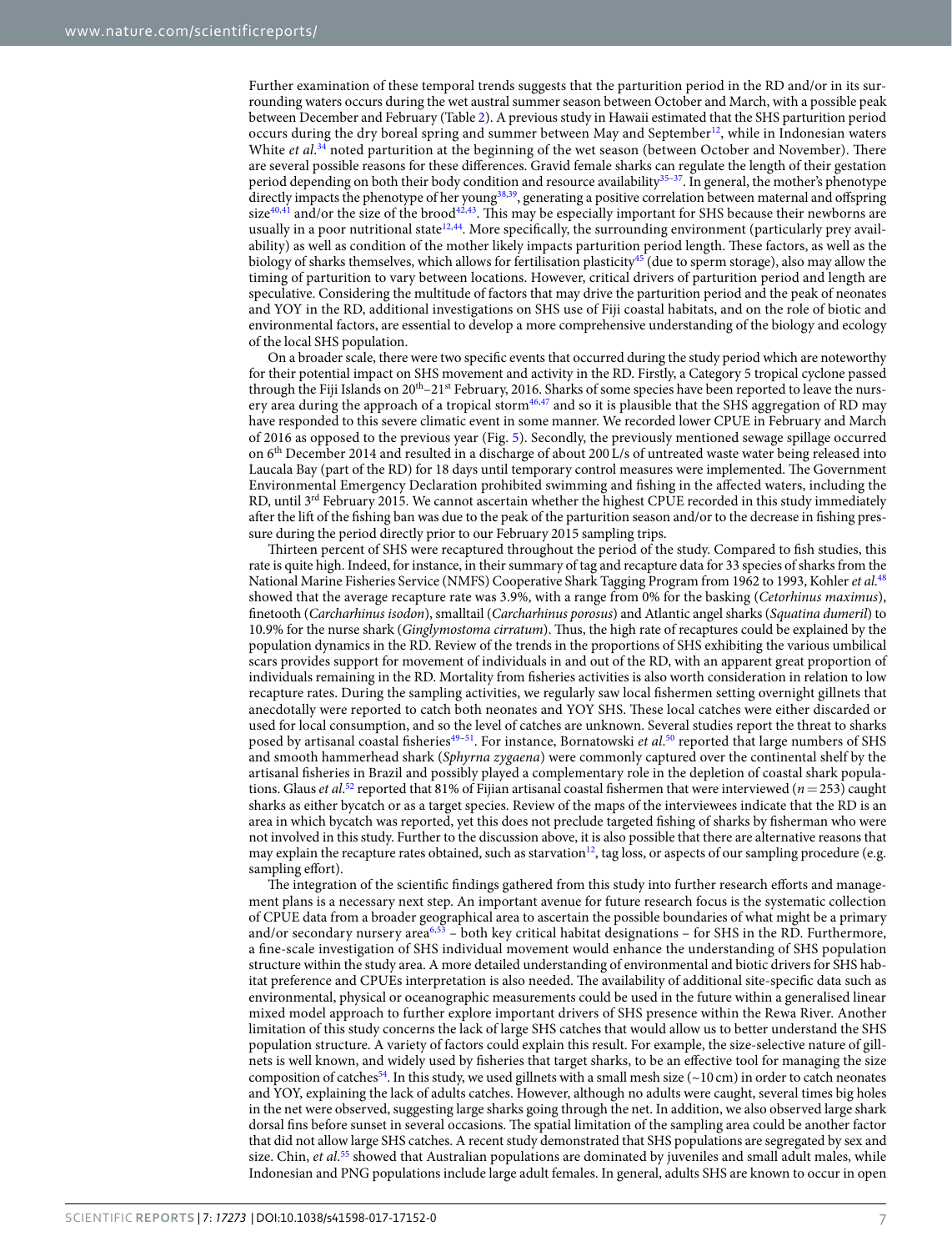ocean habitats and make long distance migrations<sup>[56](#page-10-7),[57](#page-10-8)</sup>. Consequently, the sampling area which encompass an area of only 5.5 km<sup>2</sup> in a river delta also decreases the probability to catch any large SHS.

**Fisheries management implications.** The multispecies fishery operating in the RD is small-scale and includes both subsistence and commercial fishing. Several fishing gears are used<sup>58</sup>, but captures of SHS have been anecdotally reported only by fshermen using gillnets. SHS are not targeted, but the individuals incidentally entangled in the gillnets are believed to most ofen be kept; likely for subsistence purposes. With classic market surveys being inappropriate, we shifed the attention to individual interviews, yet due to the sensitive nature of the topic we deemed the information to be somewhat unreliable.

Like in most developing countries, the coastal subsistence and commercial fisheries are data-poor<sup>[59](#page-10-10)</sup>. Onboard observers only operate on a small fraction of Fiji's industrial offshore fishery<sup>[17](#page-9-6),[18](#page-9-7)</sup>, while the coastal fisheries are vir-tually unmonitored<sup>[52](#page-10-3),[60](#page-10-11)</sup>, so that the combined capture of sharks is greatly underreported and/or underestimated<sup>61</sup>. As involvement of local leaders has proved to be efective for collecting reliable fsheries data from local fshermen in other locations<sup>[62](#page-10-13)</sup>, we suggest that traditional and religious leaders be involved to facilitate data collection on the level of exploitation in Fiji. This will allow reliable estimates of the number of SHS annually caught in the RD, and would serve as a baseline to assess the efectiveness of any future management measure of the SHS aggregation in the RD by conducing regular monitoring.

The use of gillnets to fish for teleosts in the RD appears to be the only direct threat that we noticed during this study. While anecdotal accounts of shark catches cannot ascertain a reliable mortality rate, the interviewed fshermen reported up to 50 YOY SHS deaths per week/fshermen as bycatch at the beginning of the austral summer. The most promising management approach to reduce the fishing mortality of neonate and YOY SHS in the RD is a seasonal fshing gear closure. In particular, we strongly encourage a ban of gillnet fshing during the parturition period, which this study identifed as the months of the austral summer, from October to April. Tis management tool has already been adopted in other countries[63](#page-10-14)–[65](#page-10-15). Conservation costs of this management should be ofset to avoid negative consequences on the livelihood of those that fsh for subsistence, or on those whose only income is from fshing with gillnets, for example by redirecting wild captures towards aquaculture.

Results from this study were presented to the Rewa Provincial Council and Fiji Fisheries Department and in 2017 the Chiefs of Rewa declared their willingness to establish a Marine Protected Area (MPA)<sup>[66](#page-10-16)</sup> in the RD. However, the implementation and management of such an area will require extended consultation with the many relevant stakeholders.

A hopeful approach would be to consider the framework of marine management set out under the growing network of locally managed marine areas (LMMA) in Fiji, whose success is based on the involvement of local villagers in development and management processes, from the discussion of their priorities before establishing a new area, to villagers commitment towards the agreed targets and measures<sup>67[,68](#page-10-18)</sup>. Enhancing coastal fisheries management by empowering local communities is envisaged for the whole Pacific region<sup>69</sup>, with both coastal communities and marine resources beneftting from better monitoring and compliance. During the 2017 United Nations Ocean Conference, Fiji undertook a voluntary commitment to have all customary marine areas managed by local communities by 2025, to achieve sustainable use of the marine resources [\(https://oceanconference.](https://oceanconference.un.org) [un.org](https://oceanconference.un.org)). Hence, an excellent step forward to protect SHS in the RD and honour this national commitment would be to include the RD as a locally managed LMMA within the Fiji LMMA network.

#### **Methods**

**Sampling site.** This study focused on the RD (178.55°E, 18.15°S, Fig. [1\)](#page-1-0) on Viti Levu, Fiji. The delta is the largest local fuvial system and originates from the Rewa River, the longest insular river. Although the RD is approximately 9 km<sup>2</sup>, the sampling sites only encompassed an area of about 5.5 km<sup>2</sup>. The RD is characterised by strong currents and high wave actions as a result of the collision between the river runoff and the incoming ocean waves/tides via the reef channel. Tis interaction gives the RD estuarine habitat conditions such as large fuctuating salinities, a freshwater layer, high turbidity and tidal waves $29.70$ , which make 40% of the RD inaccessible for sampling. The RD was chosen as the focal point for this study because it is recognised through local ecological knowledge that the Rewa Delta and River are areas of aggregation for juvenile hammerhead and bulls sharks. Furthermore, two studies<sup>19[,20](#page-9-9)</sup> pointed out that the anecdotal accounts from locals were probably correct. Finally, during preliminary surveys, we deployed the net up to 10 times east and west of the RD and had no catches of SHS, while in the Rewa Delta we captured 23 individuals in the frst 10hours of work, confrming that the focal area was within the Delta and not in the surrounding areas. A local fshermen with 45 years of fshing experience in the area guided the feldwork throughout the study, and consistently informed us with great accuracy of the places where sharks occurred.

Sampling design. We divided the study area into seven equally sized quadrats of approximately 1 km<sup>2</sup>. In the month of September 2014, a pilot survey was conducted with a total of 42 gillnets soaked for one hour each without a clear spatial sampling scheme by randomly deploying the net in six sites per quadrant, out of 18 equidistant points scattered within each quadrat. Tis pilot survey was conducted in order to test the sampling methodology and procedures, and to identify suitable areas for sampling. Suitable areas were determined by accessibility, exposure to wind and swells and strength of currents, as this was a determining factor in the success of subsequent deployments. Afer the pilot study, several sites were identifed as sites of interest for long-term monitoring using the above criteria (Fig. [1](#page-1-0)). The area covered by the sites of interest ranged from the near shore (north) to the deep/ reef channel areas, and most of the sheltered area. Each site was sampled at least 3 times per month. Surveys were carried out for a total of 19 months (from September 2014 to March 2016, inclusive). No feld work was carried out during the month of January 2015 as a result of a ban on fshing in Suva coastal waters due to a sewage spill.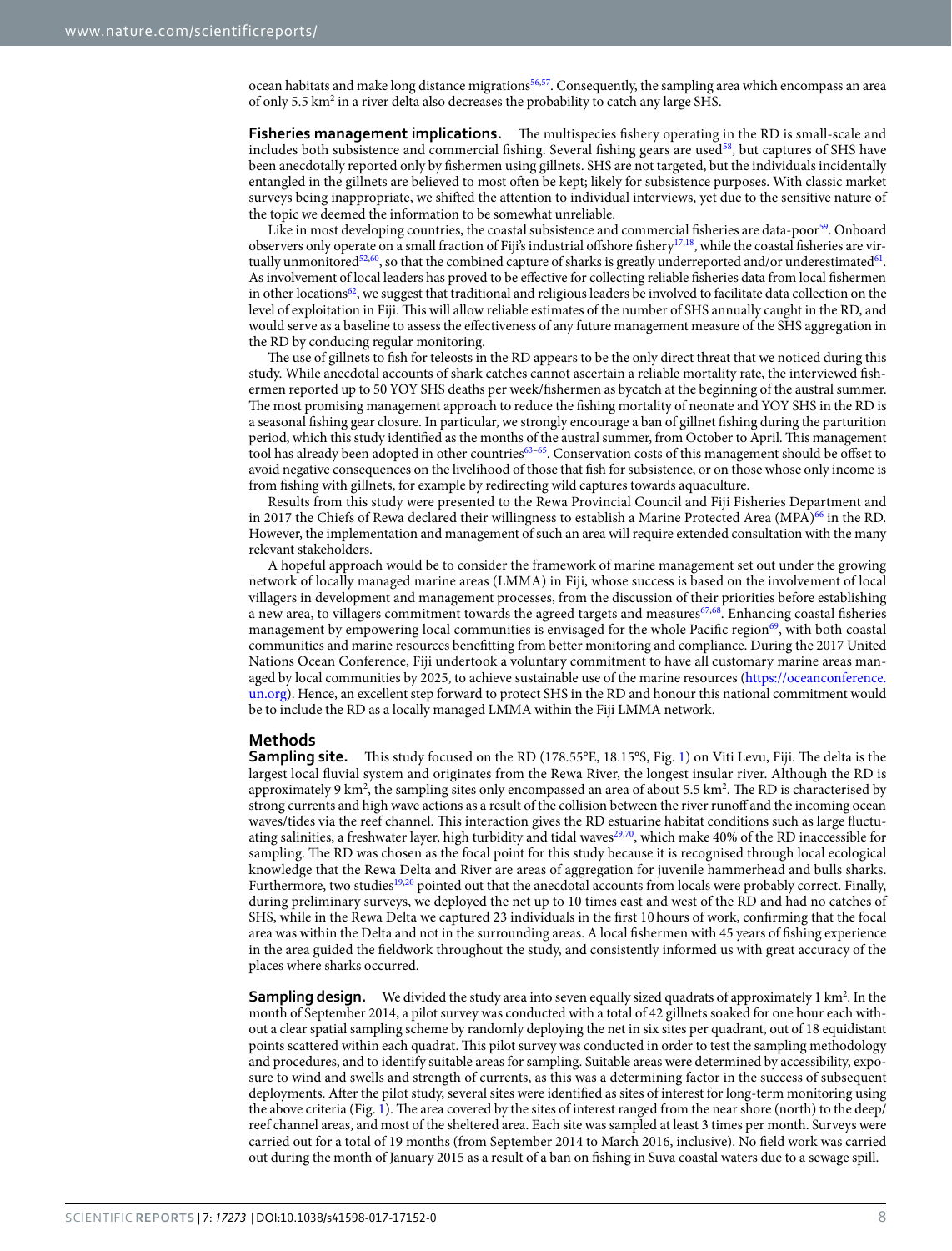**Sampling methods.** Sampling was conducted under a research permit provided by the Rewa Provincial Council and the Fiji Government Department of Fisheries. All handling procedures of live SHS specimens were approved under the "Animal Ethics Committee" section of The University of the South Pacific (USP) Research Committee and performed in accordance with relevant guidelines and regulations. Fishery independent surveys were carried out using bottom set gillnets<sup>[28](#page-9-17)[,71](#page-10-21)[,72](#page-10-22)</sup> deployed between sunset (around 18:00) and midnight<sup>12[,24](#page-9-13)</sup>. A gillnet of ~10 cm mesh size was chosen as they are highly selective for small sharks and have been used in most scientific field studies of this nature<sup>[73](#page-10-23)</sup>. The gillnet was made of nylon monofilament, 9 ply thick, and was 3 m high and 100m long. A gillnet survey consisted of soaking the net at a particular site for 1hour, with 15minute check-ing intervals to minimise mortality and increase the survival probability of the released SHS<sup>[28,](#page-9-17)[33,](#page-9-22)[74](#page-10-24),[75](#page-10-25)</sup>.

**Shark processing.** For each individual shark the species was identified according to Last and Stevens<sup>[76](#page-10-26)</sup>, and sex and umbilical scar status were noted. The umbilical scar was categorised based on healing stage (e.g. open, semi-healed, healed, well-healed)<sup>[12](#page-9-1)</sup>. Opened and semi-healed umbilical scars characterise the neonate period. The neonate period lasts for approximately 15 days, during which time the umbilical scar becomes closed and SHS individuals may reach a maximum of 61 cm in TL. YOY are identifed by a healed or well-healed umbilical scar. The total length (TL) of each SHS was taken to the nearest centimetre<sup>13</sup> using a measuring board designed to accommodate the particular shape of the SHS head. To mark the released sharks, PIT (Passive Integrated Transponder) tags were injected directly beneath the skin tissue at the base of the first dorsal fin<sup>77</sup>. The PIT tags were of dimensions 2 × 12 mm and emitted a frequency of 134.2 kHz (KingDoes RFID Technology, model ISO FDX-B). Recapture identifcation was carried out by scanning all sharks brought aboard. At frst capture, two biopsy tissue samples of about 5mm each were taken from the pelvic fns of each SHS for future genetic analyses. It was noticed from recaptured individuals that the biopsy wound was healed and regenerated within two to three weeks.

**Data analysis.** The population structure was assessed by comparing the CPUE of sharks at sites of interest. CPUE was standardised by summing the total number of sharks caught and dividing by 100 m (length)  $\times$  3 m (high) of net over a one hour time period for each net set. CPUE was calculated for the total number of sharks and for neonates only (i.e., individuals with open and semi-healed umbilical scars). Normality and variance of the CPUE data indicated that data distribution was not normal nor homogeneous, and so non-parametric tests (Multiple Comparison Procedures for Unbalanced One-Way Factorial Designs)<sup>[78](#page-10-28)</sup> were performed. These analyses were undertaken using the R package nparcomp<sup>79</sup> at an  $\alpha$ -level of 0.05.

The population structure over time was then examined through direct summation of database records. The total number of recaptures, as well as length of time between recaptures, was collated. We also assessed monthly patterns in CPUE across the study period. Non-parametric comparison tests were used to detect signifcant differences as discussed previously.

Trends in the relative counts of sharks with open, semi-healed and healed umbilical scars were examined on a monthly basis using chi-square analyses. Sharks with well-healed umbilical scars were excluded from this analysis due to the small sample size, which did not meet the minimum count requirement per group. Standardised Pearson residuals were inspected to assess whether any of the given scar statuses occurred at higher or lower than expected proportions in any given month than would be anticipated if there were no clear parturition period for SHS in the RD.

Total length data of SHS collected in this study were also summarised to provide a baseline for comparison with future and other studies. Descriptive statistics (i.e., minimum, maximum, and median TL) were provided for the four diferent scar categories, sexes, and sites. Diferences in TL for the four umbilical scar categories were examined using non-parametric analyses (see above)<sup>78</sup>. Monthly growth rates between recaptures were estimated separately for males and females by averaging (±SD) the diference in length between the frst and the last capture.

#### **References**

- <span id="page-8-0"></span>1. Worm, B. *et al*. Global catches, exploitation rates, and rebuilding options for sharks. *Mar. Pol.* **40**, 194–204, [https://doi.org/10.1016/j.](http://dx.doi.org/10.1016/j.marpol.2012.12.034) [marpol.2012.12.034](http://dx.doi.org/10.1016/j.marpol.2012.12.034) (2013).
- <span id="page-8-1"></span>2. Clarke, S. C., Harley, S. J., Hoyle, S. D. & Rice, J. S. Population trends in Pacifc Oceanic Sharks and the utility of regulations on shark fnning. *Conserv. Biol.* **27**, 197–209, [https://doi.org/10.1111/j.1523-1739.2012.01943.x](http://dx.doi.org/10.1111/j.1523-1739.2012.01943.x) (2013).
- <span id="page-8-2"></span>3. Baum, J. K. *et al*. Collapse and Conservation of Shark Populations in the Northwest Atlantic. *Science* **299**, 389–392, [https://doi.](http://dx.doi.org/10.1126/science.1079777) [org/10.1126/science.1079777](http://dx.doi.org/10.1126/science.1079777) (2003).
- <span id="page-8-3"></span>4. Walker, T. Can shark resources be harvested sustainably? A question revisited with a review of shark fsheries. *Mar. Freshw. Res.* **49**, 553–572, [https://doi.org/10.1071/MF98017](http://dx.doi.org/10.1071/MF98017) (1998).
- <span id="page-8-4"></span>5. Simpfendorfer, C. A. & Dulvy, N. K. Bright spots of sustainable shark fshing. *Curr. Biol.* **27**, R97–R98, [https://doi.org/10.1016/j.](http://dx.doi.org/10.1016/j.cub.2016.12.017) [cub.2016.12.017](http://dx.doi.org/10.1016/j.cub.2016.12.017) (2017).
- <span id="page-8-5"></span>6. Heupel, M. R., Carlson, J. K. & Simpfendorfer, C. A. Shark nursery areas: concepts, defnition, characterization and assumptions. *Mar. Ecol.-Prog. Ser.* **337**, 287–297, [https://doi.org/10.3354/meps337287](http://dx.doi.org/10.3354/meps337287) (2007).
- <span id="page-8-6"></span>7. Karl, S. A., Castro, A. L. F., Lopez, J. A., Charvet, P. & Burgess, G. H. Phylogeography and conservation of the bull shark (*Carcharhinus leucas*) inferred from mitochondrial and microsatellite DNA. *Cons. Gen.* **12**, 371–382, [https://doi.org/10.1007/](http://dx.doi.org/10.1007/s10592-010-0145-1) [s10592-010-0145-1](http://dx.doi.org/10.1007/s10592-010-0145-1) (2011).
- <span id="page-8-7"></span>8. Chapman, D. D., Feldheim, K. A., Papastamatiou, Y. P. & Hueter, R. E. There and Back Again: A Review of Residency and Return Migrations in Sharks, with Implications for Population Structure and Management. *Annu. Rev. Mar. Sci.* **7**, 547–570, [https://doi.](http://dx.doi.org/10.1146/annurev-marine-010814-015730) [org/10.1146/annurev-marine-010814-015730](http://dx.doi.org/10.1146/annurev-marine-010814-015730) (2015).
- <span id="page-8-8"></span>9. Keeney, D. B., Heupel, M. R., Hueter, R. E. & Heist, E. J. Microsatellite and mitochondrial DNA analyses of the genetic structure of blacktip shark (*Carcharhinus limbatus*) nurseries in the northwestern Atlantic, Gulf of Mexico, and Caribbean Sea. *Mol. Ecol.* **14**, 1911–1923, [https://doi.org/10.1111/j.1365-294X.2005.02549.x](http://dx.doi.org/10.1111/j.1365-294X.2005.02549.x) (2005).
- <span id="page-8-9"></span>10. Tillett, J., Meekan, M. G., Field, I. C., Torburn, D. C. & Ovenden, J. R. Evidence for reproductive philopatry in the bull shark *Carcharhinus leucas*. *J. Fish. Biol.* **80**, 2140–2158, [https://doi.org/10.1111/j.1095-8649.2012.03228.x](http://dx.doi.org/10.1111/j.1095-8649.2012.03228.x) (2012).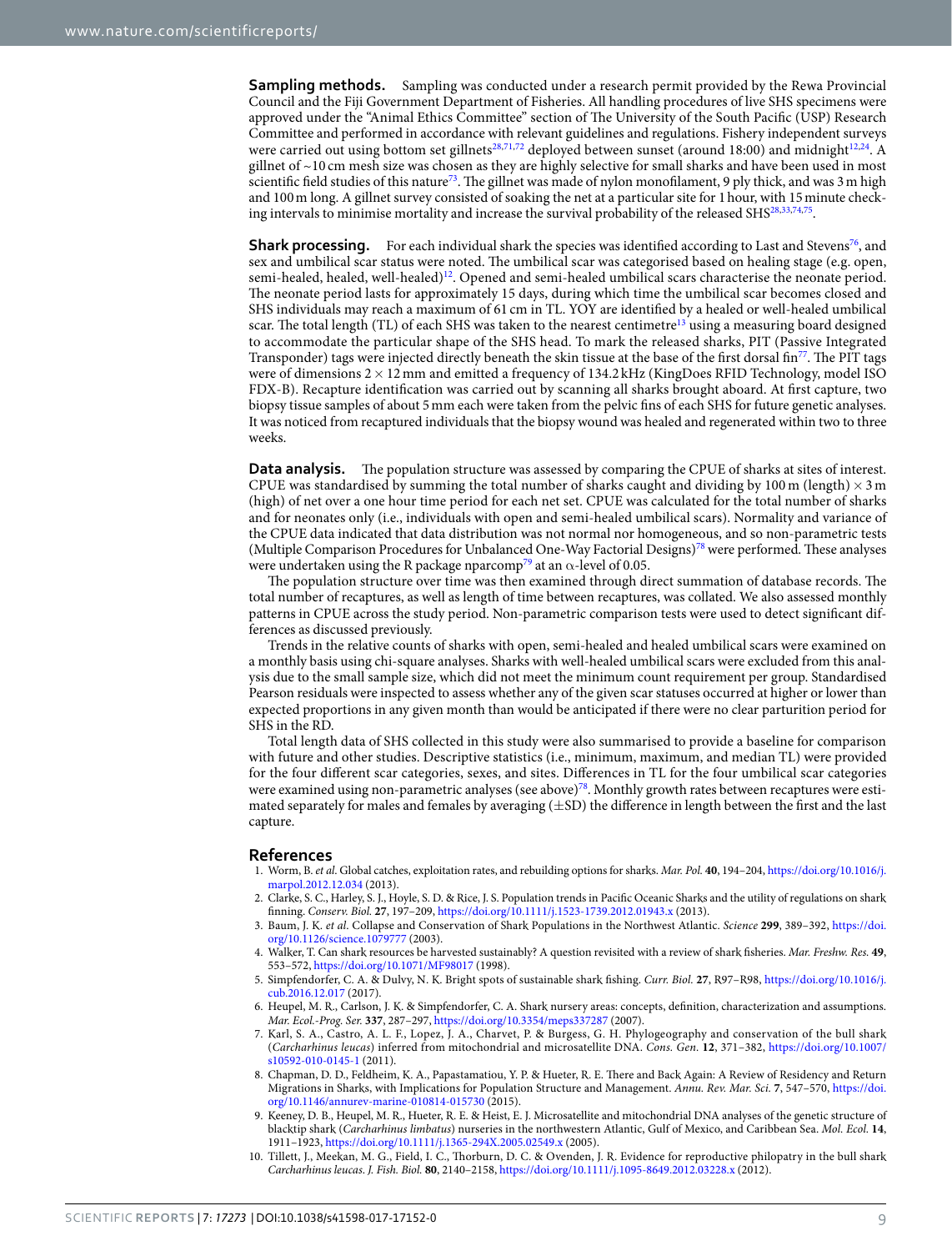- <span id="page-9-0"></span>11. Feldheim, K. A. *et al*. Two decades of genetic profling yields frst evidence of natal philopatry and long-term fdelity to parturition sites in sharks. *Mol. Ecol.* **23**, 110–117, [https://doi.org/10.1111/mec.12583](http://dx.doi.org/10.1111/mec.12583) (2014).
- <span id="page-9-1"></span>12. Duncan, K. & Holland, K. Habitat use, growth rates and dispersal patterns of juvenile scalloped hammerhead sharks *Sphyrna lewini* in a nursery habitat. *Mar. Ecol.-Prog. Ser.* **312**, 211–221, [https://doi.org/10.3354/meps312211](http://dx.doi.org/10.3354/meps312211) (2006).
- <span id="page-9-2"></span>13. Compagno, L. J. V. *FAO species catalogue. Vol.4. Sharks of the world. An annotated and illustrated catalogue of shark species known to date. Part 1. Hexanchiformes to Lamniformes*., Vol. 4 249 (FAO Fish Synop., 1984).
- <span id="page-9-3"></span>14. Compagno, L. J. V. *FAO species catalogue. Vol.4. Sharks of the world. An annotated and illustrated catalogue of shark species known to date. Part 2. Carcharhiniformes*., Vol. 4 251–655 (FAO Fish Synop., 1984).
- <span id="page-9-4"></span>15. Baum, J. *et al*. *Sphyrna lewini* (Northwest and Western Central Atlantic subpopulation). Te IUCN Red List of Treatened Species 2007: e. T165293A6000960. [https://doi.org/10.2305/IUCN.UK.2007.RLTS.T165293A6000960.en](http://dx.doi.org/10.2305/IUCN.UK.2007.RLTS.T165293A6000960.en) (2007).
- <span id="page-9-5"></span>16. CITES. cites.org. [ONLINE]Available at: [https://cites.org/eng/app/appendices.php.](https://cites.org/eng/app/appendices.php) [Accessed 04 February 16], 2015).
- <span id="page-9-6"></span>17. Piovano, S. & Gilman, E. Elasmobranch captures in the Fijian pelagic longline fshery. *Aquat. Conserv.-Mar. Freshw. Ecosyst*. **27**, 381–393, [https://doi.org/10.1002/aqc.2666](http://dx.doi.org/10.1002/aqc.2666) (2017).
- <span id="page-9-7"></span>18. Gilman, E. *et al*. Shark interactions in pelagic longline fsheries. *Mar. Pol.* **32**, 1–18, [https://doi.org/10.1016/j.marpol.2007.05.001](http://dx.doi.org/10.1016/j.marpol.2007.05.001)  $(2008)$
- <span id="page-9-8"></span>19. Rasalato, E., Maginnity, V. & Brunnschweiler, J. M. Using local ecological knowledge to identify shark river habitats in Fiji (South Pacifc). *Environ. Conserv.* **37**, 90–97, [https://doi.org/10.1017/s0376892910000317](http://dx.doi.org/10.1017/s0376892910000317) (2010).
- <span id="page-9-9"></span>20. Brown, K. T., Seeto, J., Lal, M. M. & Miller, C. E. Discovery of an important aggregation area for endangered scalloped hammerhead sharks, *Sphyrna lewini*, in the Rewa River estuary, Fiji Islands. *Pac. Conserv. Biol.* **22**, 242–248, [https://doi.org/10.1071/PC14930](http://dx.doi.org/10.1071/PC14930)  $(2016)$
- <span id="page-9-10"></span>21. Branstetter, S. Age growth and reproductive biology of the silky shark, *Carcharinus falciformis*, and the scalloped hammerhead, *Sphyrna lewini*, from the northwestern Gulf of Mexico. *Environ. Biol. Fishes* **19**, 161–173, [https://doi.org/10.1007/BF00005346](http://dx.doi.org/10.1007/BF00005346) (1987).
- <span id="page-9-11"></span>22. Holland, K. N., Wetherbee, B. M., Peterson, J. D. & Lowe, C. G. Movements and Distribution of Hammerhead Shark Pups on Their Natal Grounds. *Copeia* **1993**, 495–502, [https://doi.org/10.2307/1447150](http://dx.doi.org/10.2307/1447150) (1993).
- <span id="page-9-12"></span>23. Harry, A. V., Macbeth, W. G., Gutteridge, A. N. & Simpfendorfer, C. A. Te life histories of endangered hammerhead sharks (Carcharhiniformes, Sphyrnidae) from the east coast of Australia. *J. Fish. Biol.* **78**, 2026–2051, [https://doi.org/10.1111/j.1095-8649.](http://dx.doi.org/10.1111/j.1095-8649.2011.02992.x) [2011.02992.x](http://dx.doi.org/10.1111/j.1095-8649.2011.02992.x) (2011).
- <span id="page-9-13"></span>24. Clarke, T. Te ecology of the Scalloped Hammerhead Shark, *Sphyrna lewini* in Hawaii. *Pac. Sci*. **25**, 133–144, [http://hdl.handle.](http://hdl.handle.net/10125/4191) [net/10125/4191](http://hdl.handle.net/10125/4191) (1971).
- <span id="page-9-14"></span>25. Naidu, S. D. & Morrison, R. J. Contamination of Suva Harbour, Fiji. *Marine Pollution Bulletin* **29**, 126–130 (1994).
- <span id="page-9-15"></span>26. Prakash, R. & Jokhan, A. D. Photosynthetic rate and biochemical composition of green algae Ulva fexuosa (Wulfen) J. Agardh as potential indicators of environmental stress in the intertidal zones. *The South Pacific Journal of Natural and Applied Sciences* 30, 44–50 (2013).
- <span id="page-9-16"></span>27. Tabudravu, J., Gangaiya, P., Sotheeswaran, S. & South, G. Enteromorpha flexuosa (Wulfen) J. Agardh (Chlorophyta: Ulvales)–evaluation as an indicator of heavy metal contamination in a tropical estuary. *Environmental monitoring and assessment* **75**, 201–213 (2002).
- <span id="page-9-17"></span>28. Yates, P. M., Heupel, M. R., Tobin, A. J. & Simpfendorfer, C. A. Ecological Drivers of Shark Distributions along a Tropical Coastline. *PLoS One* **10**, e0121346, [https://doi.org/10.1371/journal.pone.0121346](http://dx.doi.org/10.1371/journal.pone.0121346) (2015).
- <span id="page-9-18"></span>29. Singh, A. & Aung, T. Salinity, Temperature and Turbidity Structure in the Suva Lagoon, Fiji. *Am. J. Environ. Sci* **4**, 266–275 (2008).
- <span id="page-9-19"></span>30. Duncan, K., Martin, A. P., Bowen, B. W. & HG, D. E. C. Global phylogeography of the scalloped hammerhead shark (*Sphyrna lewini*). *Mol Ecol* **15**, 2239–2251, [https://doi.org/10.1111/j.1365-294X.2006.02933.x](http://dx.doi.org/10.1111/j.1365-294X.2006.02933.x) (2006).
- <span id="page-9-20"></span>31. Springer, S. In *Sharks, skates and rays* (eds Gilbert, P. W., Mathewson, R. F., & Rall, D. P.) 149–174 (John Hopkins, 1967).
- <span id="page-9-21"></span>32. DeAngelis, B. M., McCandless, C. T., Nancy, E. K., Recksiek, C. W. & Skomal, G. B. First characterization of shark nursery habitat in the United States Virgin Islands: evidence of habitat partitioning by two shark species. *Mar. Ecol.-Prog. Ser.* **358**, 257–271, [https://](http://dx.doi.org/10.3354/meps07308) [doi.org/10.3354/meps07308](http://dx.doi.org/10.3354/meps07308) (2008).
- <span id="page-9-22"></span>33. Castro, J. Te shark nursery of Bulls Bay, South Carolina, with a review of the shark nurseries of the southeastern coast of the United States. *Environ. Biol. Fishes* **38**, 37–48, [https://doi.org/10.1007/BF00842902](http://dx.doi.org/10.1007/BF00842902) (1993).
- <span id="page-9-23"></span>34. White, W. T., Bartron, C. & Potter, I. C. Catch composition and reproductive biology of *Sphyrna lewini* (Griffith & Smith) (Carcharhiniformes, Sphyrnidae) in Indonesian waters. *J. Fish. Biol.* **72**, 1675–1689, [https://doi.org/10.1111/j.1095-8649.2008.01843.x](http://dx.doi.org/10.1111/j.1095-8649.2008.01843.x) (2008).
- <span id="page-9-24"></span>35. Hussey, N. E. *et al*. Maternal investment and size-specifc reproductive output in carcharhinid sharks. *J. Anim. Ecol.* **79**, 184–193, [https://doi.org/10.1111/j.1365-2656.2009.01623.x](http://dx.doi.org/10.1111/j.1365-2656.2009.01623.x) (2010).
- 36. Kiltie, R. A. Intraspecifc Variation in the Mammalian Gestation Period. *J. Mammal.* **63**, 646–651, [https://doi.org/10.2307/1380270](http://dx.doi.org/10.2307/1380270) (1982).
- <span id="page-9-25"></span>37. Mysterud, A., Roed, K. H., Holand, O., Yoccoz, N. G. & Nieminen, M. Age-related gestation length adjustment in a large iteroparous mammal at northern latitude. *J. Anim. Ecol* **78**, 1002–1006, [https://doi.org/10.1111/j.1365-2656.2009.01553.x](http://dx.doi.org/10.1111/j.1365-2656.2009.01553.x) (2009).
- <span id="page-9-26"></span>38. Bernardo, J. Maternal Efects in Animal Ecology. *Am. Zool.* **36**, 83–105, [https://doi.org/10.1093/icb/36.2.83](http://dx.doi.org/10.1093/icb/36.2.83) (1996).
- <span id="page-9-27"></span>39. Mousseau, T. A. & Fox, C. W. *Maternal efects as adaptations*. 400 (Oxford University Press, 1998).
- <span id="page-9-28"></span>40. Côté, S. D. & Festa-Bianchet, M. Reproductive success in female mountain goats: the infuence of age and social rank. *Anim. Behav.* **62**, 173–181, [https://doi.org/10.1006/anbe.2001.1719](http://dx.doi.org/10.1006/anbe.2001.1719) (2001).
- <span id="page-9-29"></span>41. Bridget, S. G. & Mark, I. M. Maternal and paternal efects determine size, growth and performance in larvae of a tropical reef fsh. *Mar. Ecol.-Prog. Ser.* **289**, 263–272, [https://doi.org/10.3354/meps289263](http://dx.doi.org/10.3354/meps289263) (2005).
- <span id="page-9-30"></span>42. Sogard, S. M., Berkeley, S. A. & Fisher, R. Maternal efects in rockfshes *Sebastes spp*.: a comparison among species. *Mar. Ecol.-Prog. Ser.* **360**, 227–236, [https://doi.org/10.3354/meps07468](http://dx.doi.org/10.3354/meps07468) (2008).
- <span id="page-9-31"></span>43. Morris, D. W. State dependent life histories. *Mountford's hypothesis, and the evolution of brood size. J. Anim. Ecol.* **65**, 43–51, [https://](http://dx.doi.org/10.2307/5698) [doi.org/10.2307/5698](http://dx.doi.org/10.2307/5698) (1996).
- <span id="page-9-32"></span>44. Lowe, C. G. Bioenergetics of free-ranging juvenile scalloped hammerhead sharks (*Sphyrna lewini)* in Kaneohe Bay,Oahu, HI. *J. Exp. Mar. Biol. Ecol.* **278**, 141–156, [https://doi.org/10.1016/S0022-0981\(02\)00331-3](http://dx.doi.org/10.1016/S0022-0981(02)00331-3) (2002).
- <span id="page-9-33"></span>45. Pratt, H. L. Te storage of spermatozoa in the oviducal glands of western North Atlantic sharks. *Environ. Biol. Fishes* **38**, 139–149, [https://doi.org/10.1007/bf00842910](http://dx.doi.org/10.1007/bf00842910) (1993).
- <span id="page-9-34"></span>46. Udyawer, V., Chin, A., Knip, D. M., Simpfendorfer, C. A. & Heupel, M. R. Variable response of coastal sharks to severe tropical storms: environmental cues and changes in space use. *Mar. Ecol.-Prog. Ser.* **480**, 171–183, [https://doi.org/10.3354/meps10244](http://dx.doi.org/10.3354/meps10244) (2013).
- <span id="page-9-35"></span>47. Heupel, M. R., Simpfendorfer, C. A. & Hueter, R. E. Running before the storm: blacktip sharks respond to falling barometric pressure associated with Tropical Storm Gabrielle. *J. Fish. Biol.* **63**, 1357–1363, [https://doi.org/10.1046/j.1095-8649.2003.00250.x](http://dx.doi.org/10.1046/j.1095-8649.2003.00250.x) (2003).
- <span id="page-9-36"></span>48. Kohler, N. E., Casey, J. G. & Turner, P. A. NMFS cooperative shark tagging program, 1962-93: an atlas of shark tag and recapture data. *Mar Fish Rev* **60**, 1–87 (1998).
- <span id="page-9-37"></span>49. Vianna, G. M. S., Meekan, M. G., Ruppert, J. L. W., Bornovski, T. H. & Meeuwig, J. J. Indicators of fshing mortality on reef-shark populations in the world's frst shark sanctuary: the need for surveillance and enforcement. *Coral Reefs*. [https://doi.org/10.1007/](http://dx.doi.org/10.1007/s00338-016-1437-9) [s00338-016-1437-9](http://dx.doi.org/10.1007/s00338-016-1437-9) (2016).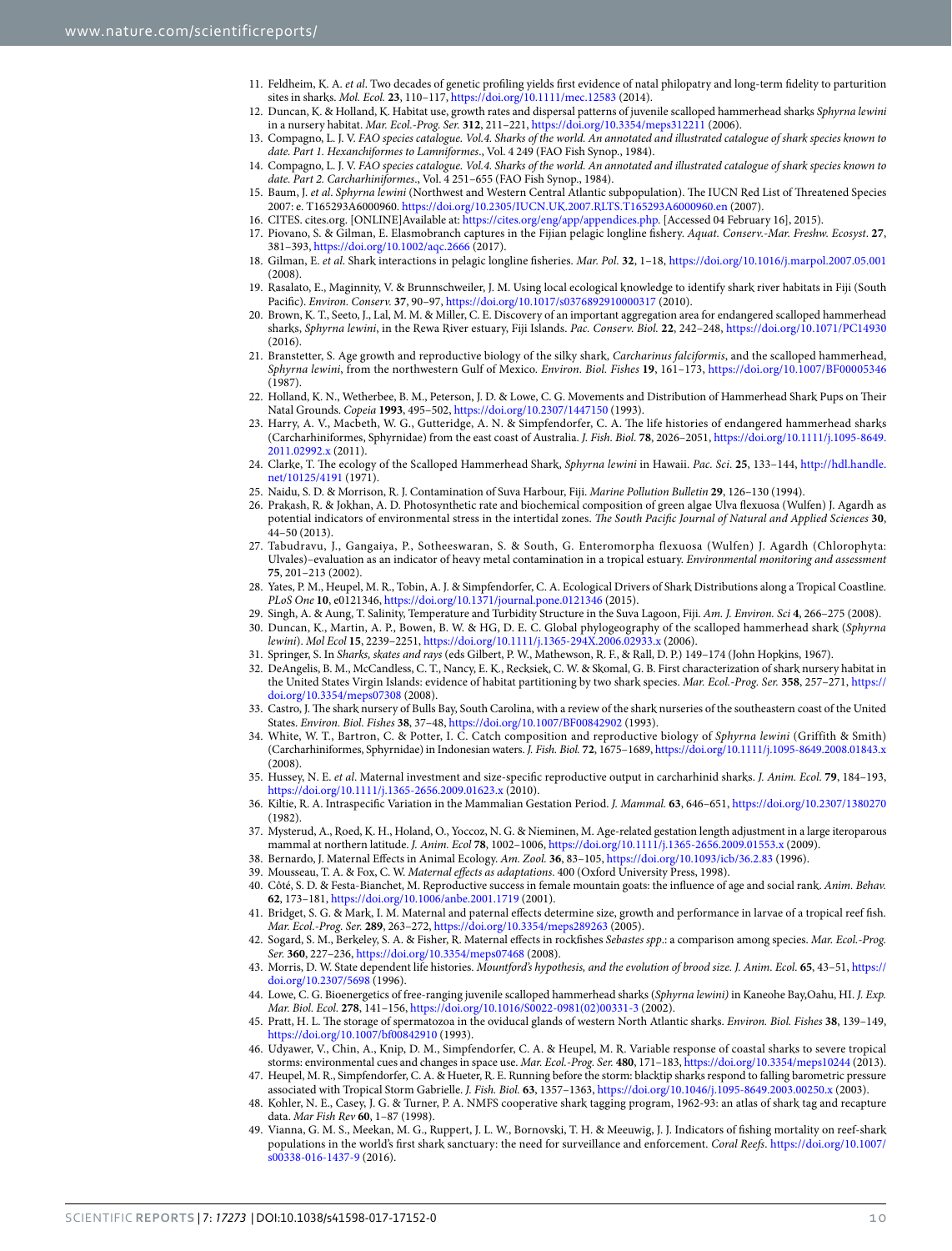- <span id="page-10-2"></span>50. Bornatowski, H., Braga, R. R. & Vitule, J. R. S. Treats to sharks in a developing country: Te need for efective simple conservation measures. *Natureza & Conservação* **12**, 11–18, [https://doi.org/10.4322/natcon.2014.003](http://dx.doi.org/10.4322/natcon.2014.003) (2014).
- <span id="page-10-1"></span>51. Quintanilla, S. *et al*. Conservation Genetics of the Scalloped Hammerhead Shark in the Pacifc Coast of Colombia. *J. Hered.* **106**, 448–458, [https://doi.org/10.1093/jhered/esv050](http://dx.doi.org/10.1093/jhered/esv050) (2015).
- <span id="page-10-3"></span>52. Glaus, K. B. J., Adrian-Kalchhauser, I., Burkhardt-Holm, P., White, W. T. & Brunnschweiler, J. M. Characteristics of the shark fsheries of Fiji. *Sci Rep* **5**, 17556, [https://doi.org/10.1038/srep17556](http://dx.doi.org/10.1038/srep17556) (2015).
- <span id="page-10-4"></span>53. Bass, A. J. In *Sensory biology of sharks, skates and rays* (ed Hodgson & Mathewson) 545–594 (1978).
- <span id="page-10-5"></span>54. McAuley, R. B., Simpfendorfer, C. A. & Wright, I. W. Gillnet mesh selectivity of the sandbar shark (Carcharhinus plumbeus): implications for fsheries management. *Ices Journal of Marine Science* **64**, 1702–1709, [https://doi.org/10.1093/icesjms/fsm136](http://dx.doi.org/10.1093/icesjms/fsm136) (2007).
- <span id="page-10-6"></span>55. Chin, A. *et al*. Crossing lines: a multidisciplinary framework for assessing connectivity of hammerhead sharks across jurisdictional boundaries. *Sci Rep* **7**, [https://doi.org/10.1038/srep46061](http://dx.doi.org/10.1038/srep46061) (2017).
- <span id="page-10-7"></span>56. Diemer, K. M., Mann, B. Q. & Hussey, N. E. Distribution and movement of scalloped hammerhead *Sphryna lewini* and smooth hammerhead *Sphyrna zygaena* sharks along the east coast of southern Africa. *Afr. J. Mar. Sci.* **33**, 229–238, [https://doi.org/10.2989/](http://dx.doi.org/10.2989/1814232x.2011.600291) [1814232x.2011.600291](http://dx.doi.org/10.2989/1814232x.2011.600291) (2011).
- <span id="page-10-8"></span>57. Ketchum, J. T. *et al*. Inter-island movements of scalloped hammerhead sharks (Sphyrna lewini) and seasonal connectivity in a marine protected area of the eastern tropical Pacifc. *Mar. Biol.* **161**, 939–951, [https://doi.org/10.1007/s00227-014-2393-y](http://dx.doi.org/10.1007/s00227-014-2393-y) (2014).
- <span id="page-10-9"></span>58. Tuiwawa, M. V., Pene, S. & Tuiwawa, S. A Rapid Biodiversity Assessment, Socioeconomic Study and Archaeological Survey of the Rewa River Mangroves, Viti Levu, Fiji. *Report for the Fiji Department of Environment 'Mangrove Ecosystems for Climate Change and Livelihood' (MESCAL) Programme*. (2013).
- <span id="page-10-10"></span>59. Gillett, R., Lewis, A. & Cartwright, I. Coastal Fisheries in Fiji: Resources, Issues, and Enhancing the Role of the Fisheries Department. *Report for David and Lucille Packard Foundation*. (2014).
- <span id="page-10-11"></span>60. Lack, M. & Meere, F. Pacifc Islands regional plan of action for sharks: Guidance for Pacifc Island countries and territories on the conservation and management of sharks. *Report for FFA, SPC, SPREP/PROE*. (2009).
- <span id="page-10-12"></span>61. Juncker, M., Robert, M. & Clua, E. Coastal shark fsheries in the Pacifc: a brief overview of current knowledge. *Report for the CRISP Programm*e. (2006).
- <span id="page-10-13"></span>62. Piovano, S., Basciano, G., Swimmer, Y. & Giacoma, C. Evaluation of a bycatch reduction technology by fshermen: A case study from Sicily. *Mar. Pol.* **36**, 272–277, [https://doi.org/10.1016/j.marpol.2011.06.004](http://dx.doi.org/10.1016/j.marpol.2011.06.004) (2012).
- <span id="page-10-14"></span>63. Williams, H. & Schaap, A. Preliminary results of a study into the incidental mortality of sharks in Gill-nets in two Tasmanian Shark Nursery Areas. *Mar. Freshw. Res.* **43**, 237–250, [https://doi.org/10.1071/MF9920237](http://dx.doi.org/10.1071/MF9920237) (1992).
- 64. Walker, T. I. (ed. FAO Fisheries Technical Paper No. 378/2. Rome) 480–514 (1999).
- <span id="page-10-15"></span>65. Simpfendorfer, C. A. Management of shark fsheries in Western Australia. In Shotton, R. (ed.). Case studies of the management of elasmobranch fsheries. *FAO Fisheries Technical Paper No. 378/1. Rome*, 425–455 (1999).
- <span id="page-10-16"></span>66. Susu, A. Chiefs declare Rewa River marine protected. *Fiji Times*, [http://www.fjitimes.com/story.aspx?id](http://www.fijitimes.com/story.aspx?id=403423)=403423 (2017).
- <span id="page-10-17"></span>Jupiter, S. D. & Egli, D. P. Ecosystem-Based Management in Fiji: Successes and Challenges after Five Years of Implementation. *Journal of Marine Biology* **2011**, 14, [https://doi.org/10.1155/2011/940765](http://dx.doi.org/10.1155/2011/940765) (2011).
- <span id="page-10-18"></span>68. Weeks, R. & Jupiter, S. D. Adaptive Comanagement of a Marine Protected Area Network in Fiji. *Conserv. Biol.* **27**, 1234–1244, [https://doi.org/10.1111/cobi.12153](http://dx.doi.org/10.1111/cobi.12153) (2013).
- <span id="page-10-19"></span>69. Community, S. o. t. P. A new song for coastal fsheries – pathways to change: Te Noumea strategy. *SPC Npumea, New Caledonia*.  $(2015).$
- <span id="page-10-20"></span>70. Mohammed, S. W. C. & Coppard, S. E. Ecology and distribution of sof-sediment benthic communities of Viti Levu (Fiji). *Mar. Ecol.-Prog. Ser.* **371**, 91–107, [https://doi.org/10.3354/meps07618](http://dx.doi.org/10.3354/meps07618) (2008).
- <span id="page-10-21"></span>71. Froeschke, J., Stunz, G., Sterba-Boatwright, B. & Wildhaber, M. An empirical test of the shark nursery area concept in Texas bays using a long-term fsheries-independent data set. *Aquat. Ecol.* **11**, 65–76, [https://doi.org/10.3354/ab00290](http://dx.doi.org/10.3354/ab00290) (2010).
- <span id="page-10-22"></span>72. Merson, R. & Pratt, H. Jr. Distribution, Movements and Growth of Young Sandbar Sharks, *Carcharhinus Plumbeus*, in the Nursery Grounds of Delaware Bay. *Environ. Biol. Fishes* **61**, 13–24, [https://doi.org/10.1023/A:1011017109776](http://dx.doi.org/10.1023/A:1011017109776) (2001).
- <span id="page-10-23"></span>73. Hueter, R. E., Charles, A. M., John, P. T., John, M. H. & Daniel, A. H. Assessing mortality fo released or discarded fsh using a logistic model of relative survival derived from tagging data. *Trans. Am. Fish. Soc.* **135**, 500–508, [https://doi.org/10.1577/T05-065.1](http://dx.doi.org/10.1577/T05-065.1) (2006).
- <span id="page-10-24"></span>74. Ulrich, G. F. *et al*. Habitat utilization, relative abundance, and seasonality of sharks in the esturine and nearshore waters of South Carolina. *Am. Fish. Soc. Symp.* **50**, 236–139 (2007).
- <span id="page-10-25"></span>75. Adams, D. H. & Paperno, R. In *Shark nursery grounds of the Gulf of Mexico and the east coast of the United States*. Vol. 50 (eds McCandless, C. T., Kohler, N. E., & Pratt, H. L.) 165–174 (American Fisheries Society, 2007).
- <span id="page-10-26"></span>76. Last, P. R. & Stevens, J. D. *Sharks and rays of Australia*., (CSIRO, 1994).
- <span id="page-10-27"></span>77. Gibbons, W. J. & Andrews, K. M. PIT Tagging: Simple Technology at Its Best. *BioScience* **54**, 447–454, https://doi.org/10.1641/0006- 3568(2004)054[0447:PTSTAI]2.0.CO;2 (2004).
- <span id="page-10-28"></span>78. Gao, X., Alvo, M., Chen, J. & Li, G. Nonparametric multiple comparison procedures for unbalanced one-way factorial designs. *J. Stat. Plan. Infer.* **138**, 2574–2591, [https://doi.org/10.1016/j.jspi.2007.10.015](http://dx.doi.org/10.1016/j.jspi.2007.10.015) (2008).
- <span id="page-10-29"></span>79. Konietschke, F., Placzek, M., Schaarschmidt, F. & Hothorn, L. A. nparcomp: An R Sofware Package for Nonparametric Multiple Comparisons and Simultaneous Confdence Intervals. *J. Stat. Sofw.* **64**, 17, [https://doi.org/10.18637/jss.v064.i09](http://dx.doi.org/10.18637/jss.v064.i09) (2015).
- <span id="page-10-0"></span>80. R Development Core Team. R: A language and environment for statistical computing. *R Foundation for Statistical Computing, Vienna, Austria*,<http://www.R-project.org>(2008).

#### **Acknowledgements**

This work was primarily funded by The University of the South Pacific, Strategic Research Themes Program for Research, and Innovation, and the Faculty of Science Technology and Environment (Grant No. SRT/ 6175-3107- 70766-617508 to CR, CC, CM and SP, and FSTER/2015/01/S11109300 to CC). We thank Projects Abroad and Frontier for additional funding for feld work surveys. We acknowledged Semi Nagatalevu, Inoke Nagatalevu, Diego Cardeñosa, Gauthier Mescam, Ron Ronaivakulua, Sydney Shier, Kristian Miles, Brittany Waters, Niklas Komoss, Tom Vierus, Timoci Varinava, Ramesh Prasad and Netani Tulele for helping during feld work. We thank Tevita Soqo for producing Fig. 1. We acknowledged Aisake Batibasaga (Director of the Fisheries Department of the Ministry of Fisheries and Forest from 2014 to 2016) and George Madden (Director of the Fisheries Department of the Ministry of Fisheries and Forest since 2016), Joji Kalounivalu (Roko Tui, Rewa Provincial Council, Rewa), Ian Campbell (Shark Conservation Programme, WWF-Fiji) and Mike Neuman (Beqa Adventure Divers) for their continued advice and/or support during the project.

#### **Author Contributions**

C.R. and C.C. designed the project. C.R., C.C., C.M. and S.P. wrote the grant proposals which funded the project. A.D.M. and C.C. organised and sampled all specimens. A.D.M. and C.M. performed statistical analyses. All coauthors reviewed and contributed to the writing of the manuscript.